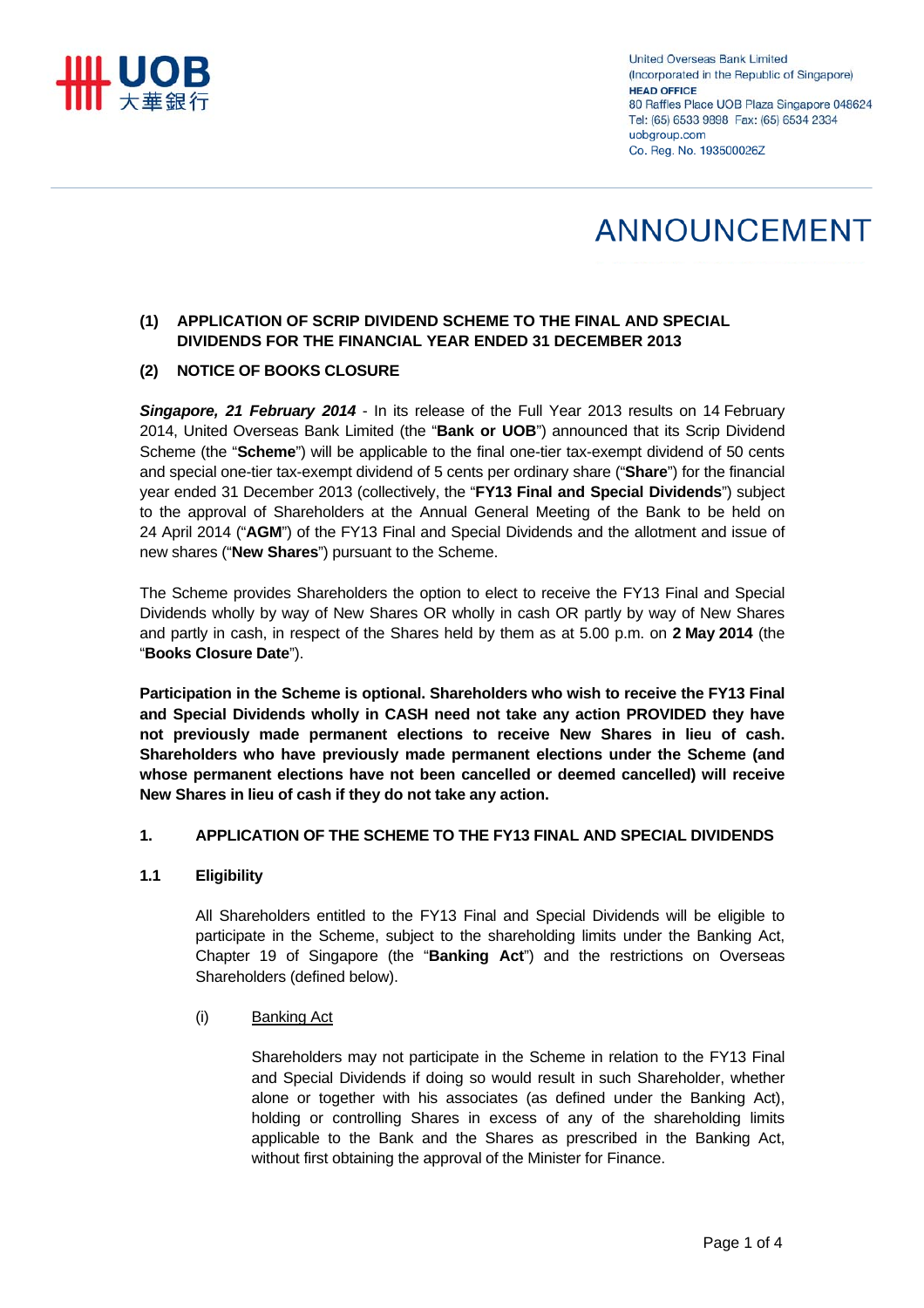#### (ii) Overseas Shareholders

Shareholders with registered addresses outside Singapore ("**Overseas Shareholders**") who have not provided the Bank c/o the Bank's Share Registrar, Boardroom Corporate & Advisory Services Pte Ltd (the "**Bank's Share Registrar**") or (as the case may be) The Central Depository (Pte) Limited ("**CDP**") with addresses in Singapore for the service of notices and documents latest **by 5.00 p.m. on 23 April 2014** (being not later than five market days prior to Books Closure Date) will not be eligible to participate in the Scheme.

Where a Shareholder gives notice to the Bank's Share Registrar or, if the Shareholder is a depositor, to CDP, of a change of his registered address for the service of notices and documents from an address within Singapore to an address outside Singapore, he shall thereupon be considered an Overseas Shareholder. **Any permanent election given by him shall be deemed to have been cancelled if his registered address as at Books Closure Date is outside Singapore.** 

**Overseas Shareholders who wish to be eligible to participate in the Scheme must provide an address in Singapore for the service of notices and documents by notifying the Bank's Share Registrar, Boardroom Corporate & Advisory Services Pte Ltd at 50 Raffles Place, Singapore Land Tower #32-01, Singapore 048623, or, if the Overseas Shareholder is a Depositor, the CDP at 4 Shenton Way #02-01, SGX Centre 2, Singapore 068807 not later than 5.00 p.m. on 23 April 2014.** 

A Shareholder's participation in the Scheme is subject to the requirement that it will not result in a breach by the Shareholder of any restriction on such Shareholder's holding of Shares which may be imposed by any statute, law or regulation in force in Singapore or any other relevant jurisdiction or by the Memorandum and Articles of Association of the Bank.

### **1.2 Election Notices**

Notices of election ("**Election Notices**") are proposed to be despatched to eligible Shareholders on or about **15 May 2014**.

Eligible Shareholders may elect to participate in the Scheme in respect of **all or part only** of their holding of Shares or to make a permanent election to participate in respect of **all (and not part only)** of their holding of Shares. **Permanent election is NOT available to any Shareholder who elects to receive Shares in respect of part only of his holding of Shares.** The available options will be stated in the Election Notices.

### **1.3 Permanent Elections (for ALL Shares ONLY)**

Shareholders who have previously made permanent elections under the Scheme (and whose permanent elections have not been cancelled or deemed cancelled) will receive New Shares in lieu of the cash amount of the FY13 Final and Special Dividends. **They will be sent Scrip Dividend Entitlement Advices instead of Election Notices.** 

Where an eligible Shareholder chooses to make or has previously made a permanent election in respect of his holding of Shares, the permanent election will be effective for all future qualifying dividends unless and until a notice of cancellation in the prescribed form is received by the Bank's Share Registrar or (as the case may be) CDP.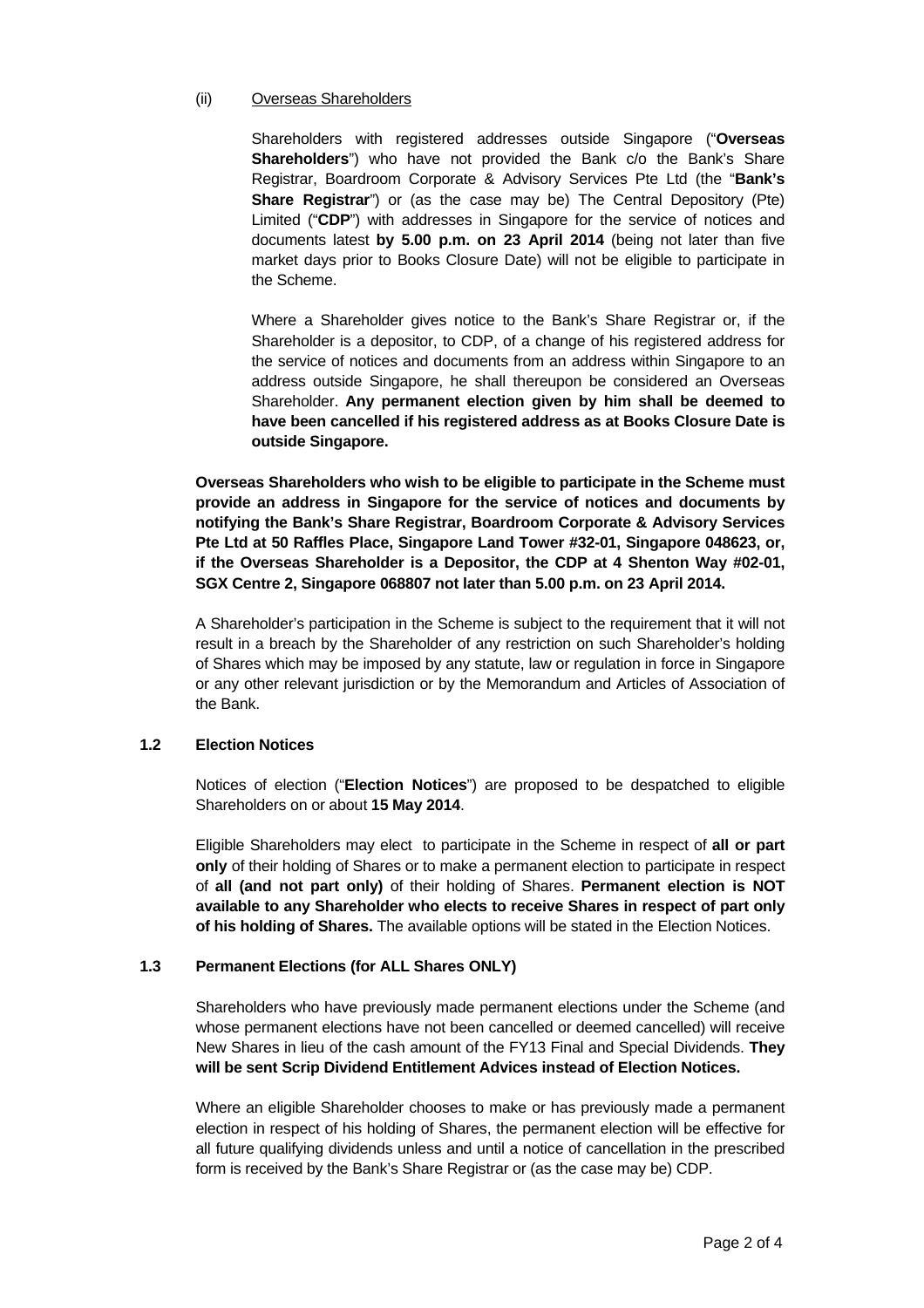### **1.4 Take-over Code**

The attention of Shareholders is drawn to Rule 14 of the Singapore Code on Takeovers and Mergers. In particular, a Shareholder should note that he may be under an obligation to extend a take-over offer for the Bank if:

- (i) he acquires, by participating in the Scheme in relation to any dividend to which the Scheme applies, whether at one time or different times, New Shares which (together with Shares held or acquired by him or persons acting in concert with him) carry 30% or more of the voting rights of the Bank; or
- (ii) he, together with persons acting in concert with him, holds not less than 30% but not more than 50% of the voting rights of the Bank, and either alone or together with persons acting in concert with him, acquires additional New Shares by participating in the Scheme or otherwise acquires additional shares that would increase his percentage of the voting rights by more than 1% in any period of 6 months.

### **1.5 Issue Price**

For the purposes of the application of the Scheme to the FY13 Final and Special Dividends, the price at which each New Share is to be issued (the "**Issue Price**") will be set at the average of the last dealt prices of the Share during the price determination period between **29 April 2014 and 2 May 2014** (both dates inclusive) (being the period commencing on the date on which the Shares are first traded on an ex-dividend basis and ending on the Books Closure Date).

The Bank will announce the Issue Price on **2 May 2014**.

#### **1.6 Fractional Entitlements**

Where the number of New Shares which may be issued to a participating Shareholder under the Scheme includes a fraction but is not less than one (1), the number of New Shares to be issued will be rounded down to the nearest whole number and the fraction will be disregarded.

Where less than one (1) New Share is to be issued to a participating Shareholder under the Scheme, such participating Shareholder will not, regardless of whether he may have elected to do so, receive any New Share, but will instead be paid his dividend in cash. This would be the case even if he has made a permanent election previously.

### **2. NOTICE OF BOOKS CLOSURE DATE AND DIVIDEND PAYMENT DATE**

**NOTICE IS HEREBY GIVEN** that, subject to shareholders' approval of the FY13 Final and Special Dividends at the Annual General Meeting to be held on 24 April 2014, the Transfer Books and Register of Members of the Bank will be closed from **5.00 p.m. on 2 May 2014** up to (and including) 6 May 2014 for the purpose of determining the entitlements of Shareholders to the FY13 Final and Special Dividends.

Duly completed registrable transfers received by the Bank's share registrar, Boardroom Corporate & Advisory Services Pte Ltd, 50 Raffles Place, Singapore Land Tower #32-01, Singapore 048623 up to 5.00 p.m. on 2 May 2014 will be registered before entitlements to the FY13 Final and Special Dividends are determined. Shareholders whose securities accounts with CDP are credited with Shares as at 5.00 p.m. on 2 May 2014 will rank for the FY13 Final and Special Dividends.